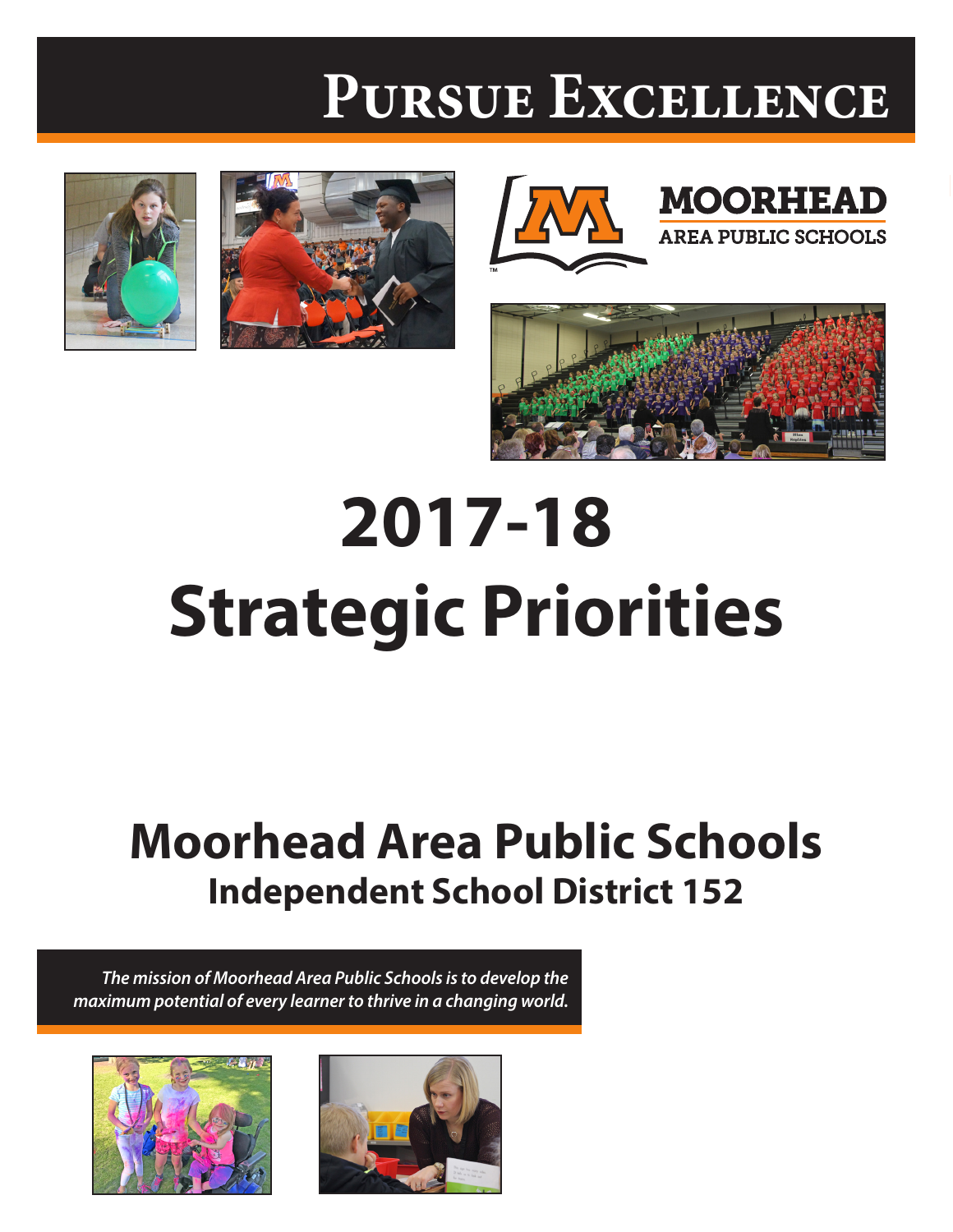#### **Guiding Philosophy**

The guiding philosophy of Moorhead Area Public Schools is continuous improvement.

#### **Mission**

The mission of Moorhead Area Public Schools is to develop the maximum potential of every learner to thrive in a changing world.

#### **Vision**

Moorhead Area Public Schools will be a progressive school district recognized for excellence at all levels. We will work collaboratively with our community to provide a premier education for every learner to achieve success while providing a safe and nurturing environment that celebrates diversity and practices mutual respect.

#### **Core Values**

Moorhead Area Public Schools is committed to the education and well-being of each student. We are committed to:

- creating a positive learning environment that values children and youth.
- supporting all learners.
- holding high standards and expectations for all learners.
- making research-based, data-driven, collaborative decisions inclusive of stakeholder perspectives.
- seeking continuous improvement and planning for the future.
- advocating for children and youth within our community and district.
- celebrating students, staff and community.
- promoting pride in the Moorhead community and schools.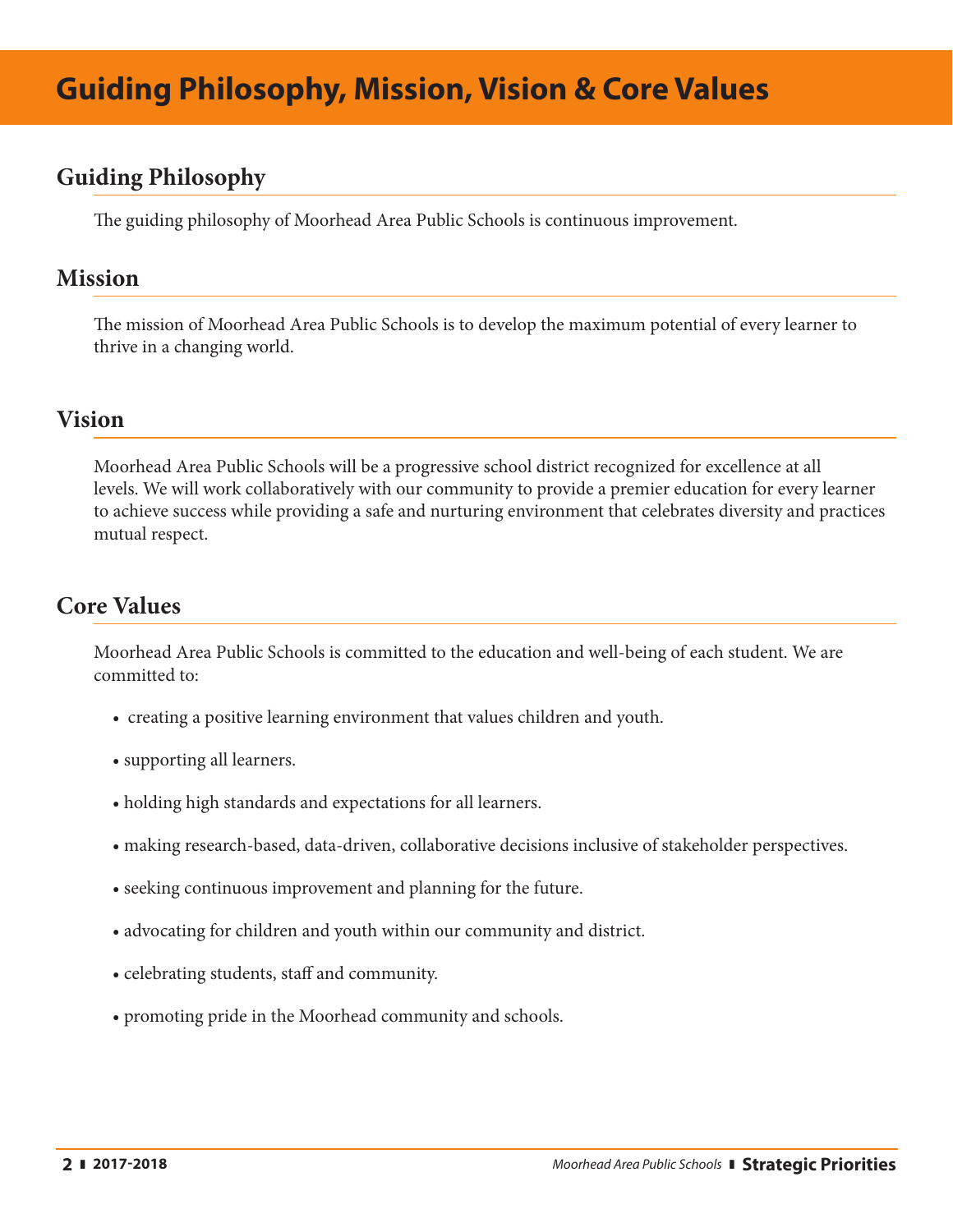### **Strategic Priorities, Goals & Strategies Strategic Priorities, Goals & Objectives**

Moorhead Area Public Schools has established the following strategic priorities for the 2017-18 school year. These are a continuation of the 2013-14, 2014-15, 2015-16 and 2016-17 priorities based on the themes and discussion from the Community Engagement Initiative in 2013.

These priorities will guide work in the district for 2017-18. Items noted with an asterisk (\*) are aligned to World's Best Workforce.

#### *21st Century Schools:*

#### **Establish a culture of learning that supports the needs of the 21st century learner and develops the whole student to thrive in a changing world.**

#### **Objectives for 2017-18**

- *• College, Career and Life Readiness Goals:*
	- a) The percentage of 2018 graduates meeting all four college benchmarks on the ACT will increase from 27% to 29% by Aug. 30, 2018.\*
	- b) The district's classroom score, which reports proficiency with 21st century skills (collaboration, communication, critical thinking and creativity), will increase from 957 to 964 according to BrightBytes student and teacher survey results in spring 2018.\*
- *• Graduation Goal:* Moorhead Area Public Schools will improve the four-year graduation rate from 74% to 80% for the graduating class of 2017 by February 2018.\*
- • By June 2018, staff and students will be recognized as examples of the culture of learning at Moorhead Area Public Schools.

#### *School and Community:*

#### **Build comprehensive and responsive communication systems and partnerships with community stakeholders to promote and advance quality education for all learners.**

#### **Objectives for 2017-18**

- • By June 2018, Moorhead Schools will continue collaborations to strengthen opportunities for partnerships with community, business and higher education and explore the implementation of an adopt-a-school program.
- The percent of district residents pleased with the quality of education provided by Moorhead Area Public Schools will be maintained at 90 percent on the 2020 community survey.
- • By June 2018, Moorhead Area Public Schools will enhance content on the district's social media channels of Facebook and Twitter through collaborative district, school and activities office communication to increase followers by 10% (September 2017: Facebook 2,224; Twitter 1,229).
- • Examine internal communication and the implementation of a consistent internal communication system using a staff survey to establish a baseline.
- • Moorhead Area Public Schools will enhance school communication efforts as part of the district communications plan to increase stakeholder support of the schools' purpose and direction by increasing the AdvancED Indicator 2.5 from a rating of 3.51 in 2016 to 3.6 out of 5.0 on the AdvancED parent survey in 2018.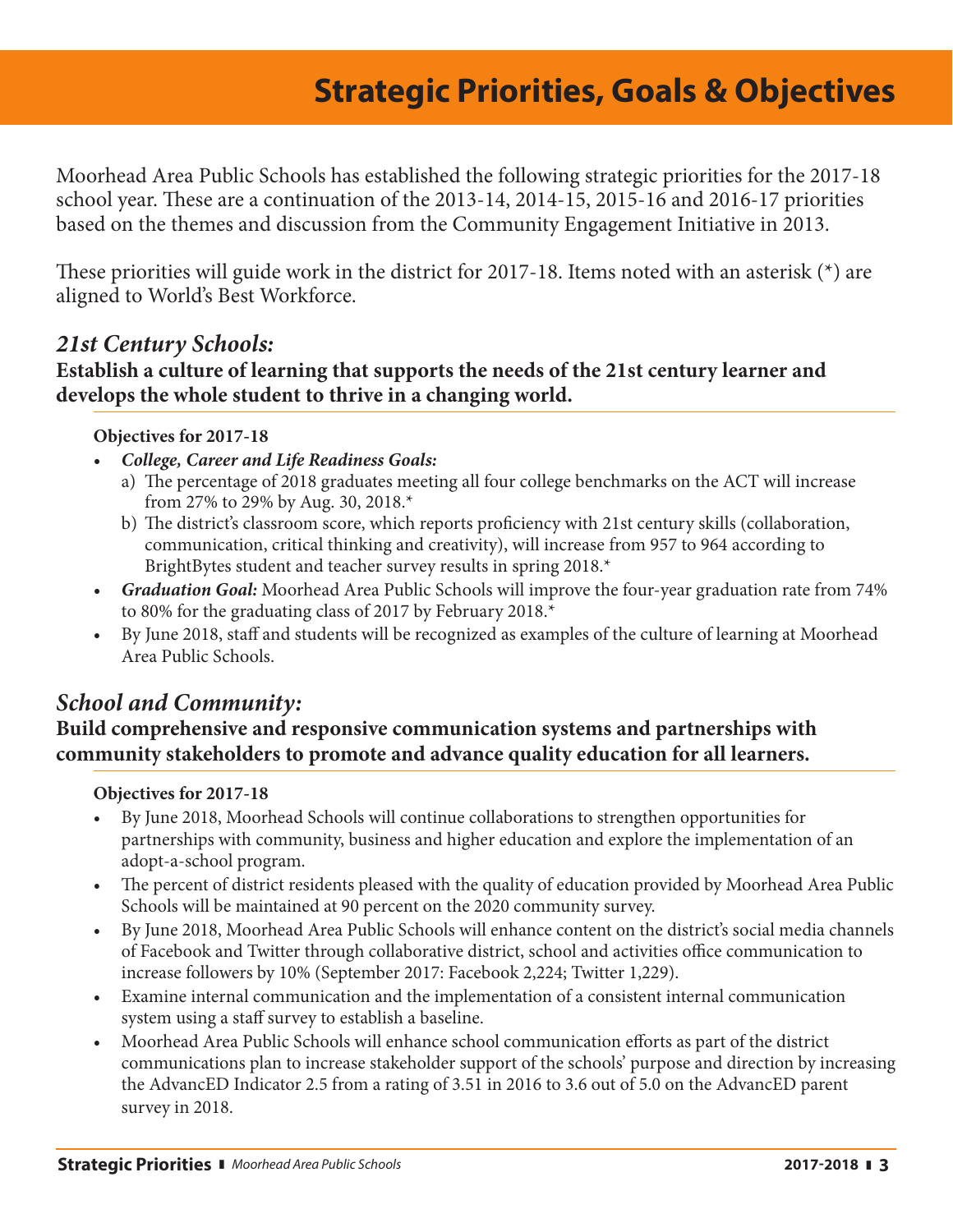## **Strategic Priorities, Goals & Objectives**

#### *Facilities:*

#### **Provide equitable education facilities and financial resources for technological tools and the infrastructure needed across the district to meet the needs of students, families and communities.**

#### **Objectives for 2017-18**

- • By the spring of 2018, Moorhead Area Public Schools will establish a plan to provide safe and controlled building access to Vista Center for Education and Moorhead High School.
- • By December 2017, a demographic study of the district will be complete with recommendations for further facility needs.
- • By the spring of 2018, using the high school task force's guiding principles and Portrait of a Graduate, a plan will be developed to study high school facilities during the 2018-19 school year.
- • By the spring of 2018, recommendations will be made to the School Board regarding adherence to building capacities.

#### *Equitable Educational Opportunities:*

#### **Provide programs and services to all students to eliminate race and socioeconomic indicators as predictors of student success.**

#### **Objectives for 2017-18**

- *Reduce Achievement Gap Goal:* Moorhead Schools will increase the proficiency of students in all groups (free and reduced lunch, special education, English Learners, and racial/ethnic groups) by a minimum of 4 percent on 2018 Minnesota Comprehensive Assessments.\*
- *• School Readiness Goals:*
	- a) 70% of all kindergarten students will be at or above an instructional level C by the end of the 2017-18 school year, as measured by Fountas and Pinnell Benchmark Assessment System.\*
	- b) 90% of all kindergarten students will demonstrate a proficiency at an AVMR construct one in addition and subtraction (ASC) by the end of the school year as measured by Bridges assessments and spring AVMR data.\*
- *• Read Well by Grade 3 Goal:* Moorhead Area Public Schools grade 3 students will increase their MCA III reading scores from 48% to 53% on the MCAs by the spring of 2018.\*
- Moorhead Area Public Schools will increase the number of students achieving medium or high growth in reading and math by a minimum of 2% according to 2017-18 Student Progress section of the Minnesota School Report card (2016-17: Math 70.1%, Reading 75.4%).
- Moorhead Area Public Schools will improve the five- and six-year graduation rates from 79.2% to 84.2% and 83% to 85%, respectively, for the graduating class of 2017 by February 2018.
- Moorhead Area Public Schools will increase the number of students with IEPs spending at least 80% of the day in the general education setting with same-age peers from 53.5% to 55% by June 2018.
- Moorhead Area Public Schools will establish a system to measure the participation of grades 9-12 students in college-bearing coursework disaggregated by student groups.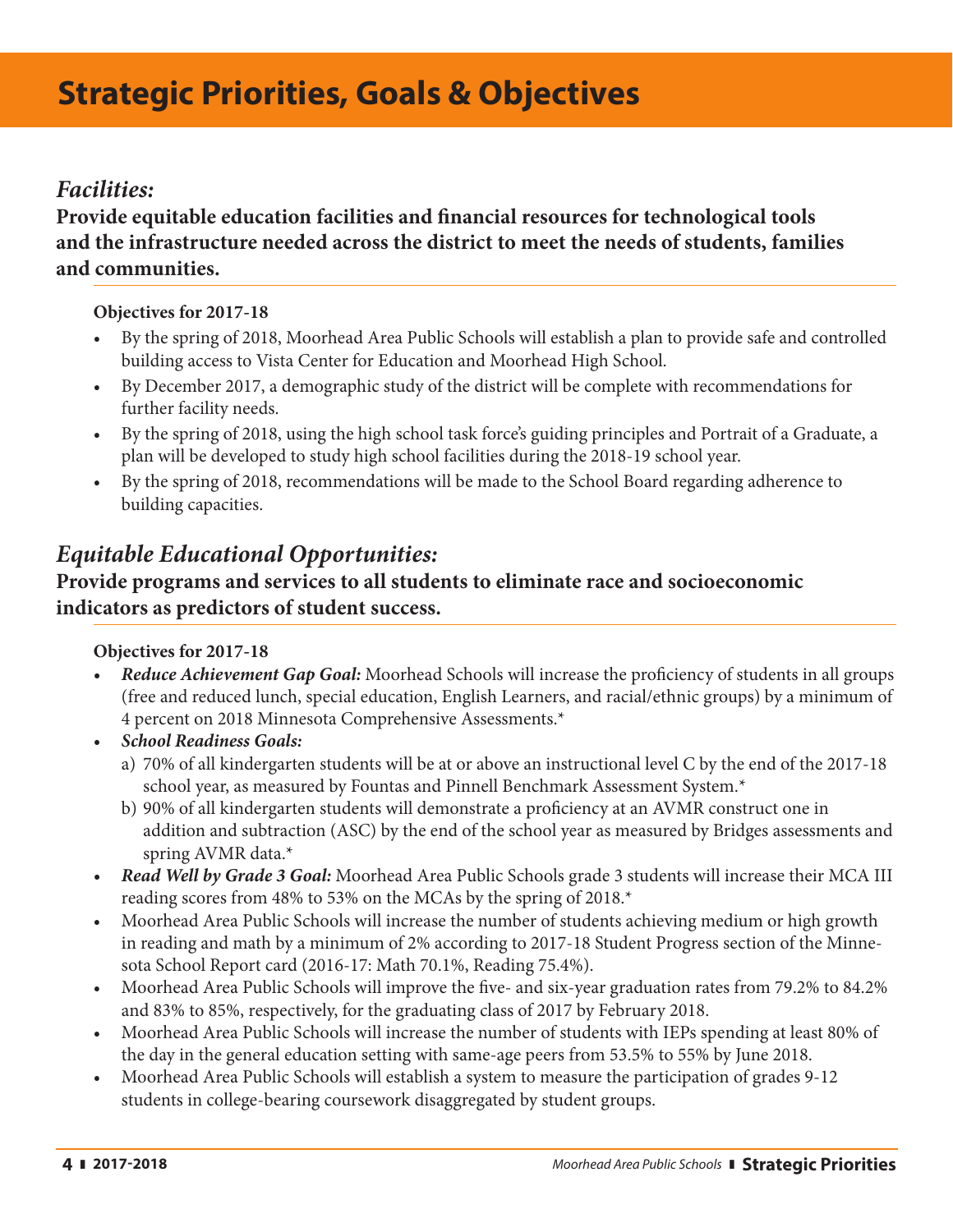## **Strategic Priorities, Goals & Objectives**

#### *Mental Health / Character Development:*

**Create a safe, caring and welcoming environment for all students, where the unique qualities and diversity of students are recognized and respected.** 

#### **Objectives for 2017-18**

- • By June 2018, Moorhead Area Public Schools will provide two three-hour professional development offerings for grades K-6 schools on strategies to understand the educational impact and interventions for students experiencing trauma.
- The percentage of grade 8 students who feel at least one adult at the school cares about them as an individual will increase from 91% to 94% based on the spring 2019 Minnesota Student Survey results.
- 100% of the district's schools will have designated staff meet quarterly to identify behavioral trends, set goals, and plan interventions based on those trends.
- • Moorhead Area Public Schools will develop a district-wide PBIS committee to improve communication and provide support and consistency in addressing student needs.
- • Moorhead Area Public Schools will implement a consistent district reporting system for documenting disaggregated in-school and out-of school suspensions by June 1, 2018.

#### *Human Resources:*

#### **Provide processes for the quality, effectiveness and continuity of staff through the use of comprehensive recruitment, professional development, supervision and evaluation.**

#### **Objectives for 2017-18**

- • By March 1, 2018, review all scheduled job descriptions for revision and compensation review.
- • By July 1, 2018, 100% of probationary staff for the 2017-18 school year will be evaluated prior to the end of the probationary period.
- • By June 1, 2018, create and implement a recognition program for employees based on identified years of service.
- • By June 1, 2018, support safe and healthy working environments by providing education a minimum of two times per month.
- Moorhead Area Public Schools will retain 95% of high quality teachers in the 2017-18 school year.